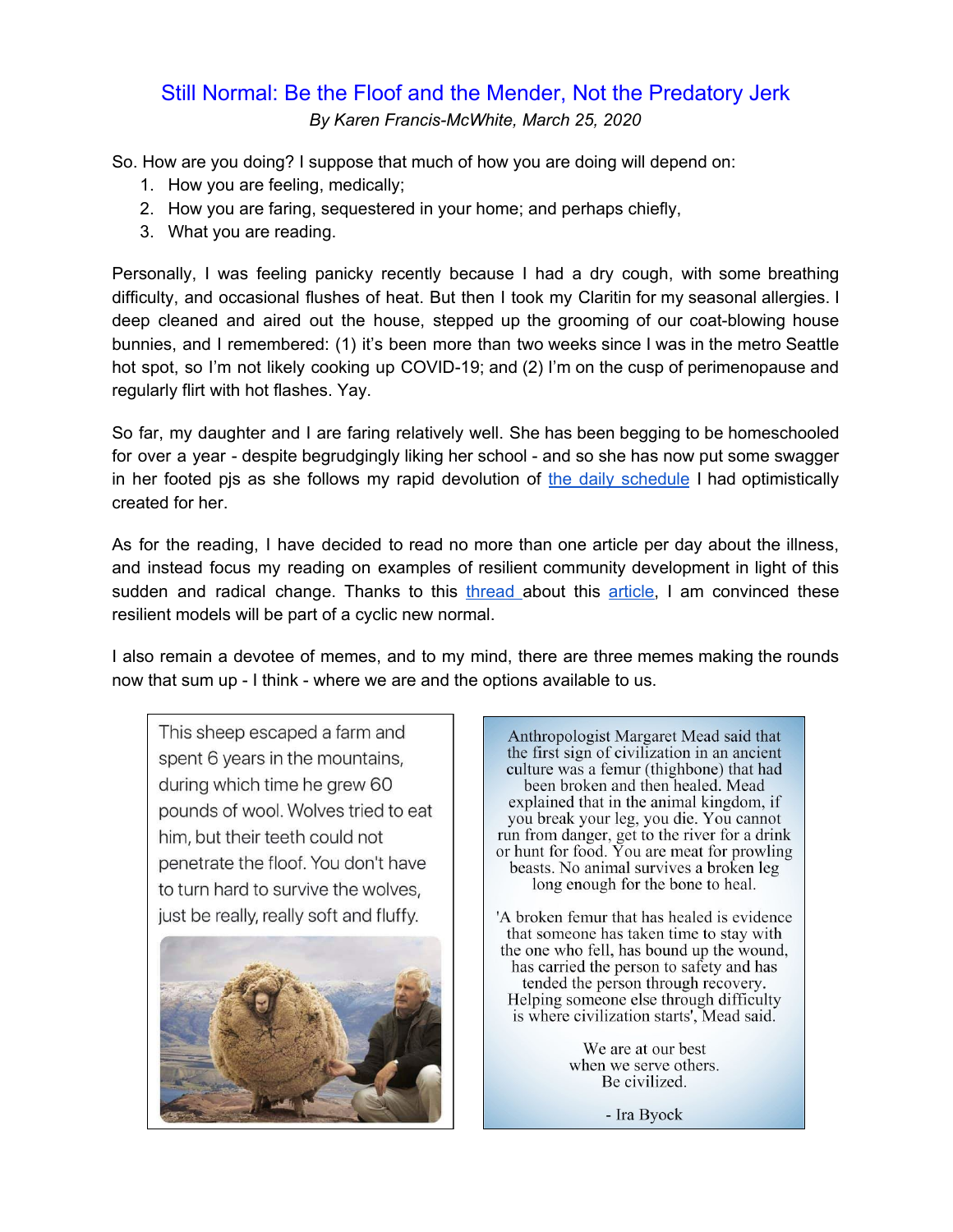Gun owners watching non gun owners stock-pile apocalypse supplies for them.



## *Be the Floof*

I live in a lovely river valley, where our Big City has a population of under 40,000. But there are more than a dozen small communities and towns in the three county metropolitan area. We are a predominantly conservative region, with pockets of purple and even blue. But we increasingly recognize that we need, and can support each other more NOW than ever before.

We just need to:

- 1. Distinguish between needs and wants, and then right-size our needs
- 2. Get creative with the technology we have
- 3. Focus on gratitude over greed

Like most communities, we have seen our grocery, big box, and Costco stores denuded of critical supplies at various times over the last two weeks. But we have also seen neighbors posting to the community Facebook pages expressing their need, while others offer to fill those needs - for free, or rarely, at cost. Local grocery stores are providing custom hours for the elderly and at-risk shoppers, and they are capping the quantities of critical staples individuals can purchase to ensure a steady supply.

We have seen area restaurants expressing dismay and anxiety, and only occasionally partisan defiance. But we have also seen - in less than 24 hours - the creation of an [open-source](https://docs.google.com/spreadsheets/d/1vU2rC_XiN6mPHmgcxPxCpfMnfVgg1iXLgtU8F7mX270/edit?fbclid=IwAR21TwOMtDTYD0msw4_v03eGJ1TAPEDNcgWyrBb7p6mtycFe9pDBjKnJYc0#gid=0) list of [restaurants](https://docs.google.com/spreadsheets/d/1vU2rC_XiN6mPHmgcxPxCpfMnfVgg1iXLgtU8F7mX270/edit?fbclid=IwAR21TwOMtDTYD0msw4_v03eGJ1TAPEDNcgWyrBb7p6mtycFe9pDBjKnJYc0#gid=0) and shops offering delivery or curbside service, which quickly became a [robust](https://l.facebook.com/l.php?u=https%3A%2F%2Ftogetherwenatchee.com%2F%3Ffbclid%3DIwAR21TwOMtDTYD0msw4_v03eGJ1TAPEDNcgWyrBb7p6mtycFe9pDBjKnJYc0&h=AT0SglVNFuQBb7sfkNWvVwSLDUHfQmGiY05ZmINrm6YR_c9ycosiKueiIuZVOmRMmOuOmJGxg4wEvvDNfdSovJO-2yI8a_0RK-TBhsq7oCD1-_Frrf7jN8_EkTuqdmRfmw&__tn__=R]-R&c[0]=AT3nV-oO6CajD4TZYZiL0ITI0ZgFQue3Kgu5Kbj7-FZwSle_CnUyOcpyCbQaO3twvqy4Duy6lopQro_zgf833QfLZ4f5k-hZ0hWmtm3JgCf26wyICKrZxBbk6ZDqU-ZWmI-fSZMdOQhZHB60mRnWwFLNAZgOuXIouR1pfe6aFmd6zlIaEDGbYfYsMq5lzmaa2w4oiryCiTW1wOYwJZV7Ex2cdqq1) [website](https://l.facebook.com/l.php?u=https%3A%2F%2Ftogetherwenatchee.com%2F%3Ffbclid%3DIwAR21TwOMtDTYD0msw4_v03eGJ1TAPEDNcgWyrBb7p6mtycFe9pDBjKnJYc0&h=AT0SglVNFuQBb7sfkNWvVwSLDUHfQmGiY05ZmINrm6YR_c9ycosiKueiIuZVOmRMmOuOmJGxg4wEvvDNfdSovJO-2yI8a_0RK-TBhsq7oCD1-_Frrf7jN8_EkTuqdmRfmw&__tn__=R]-R&c[0]=AT3nV-oO6CajD4TZYZiL0ITI0ZgFQue3Kgu5Kbj7-FZwSle_CnUyOcpyCbQaO3twvqy4Duy6lopQro_zgf833QfLZ4f5k-hZ0hWmtm3JgCf26wyICKrZxBbk6ZDqU-ZWmI-fSZMdOQhZHB60mRnWwFLNAZgOuXIouR1pfe6aFmd6zlIaEDGbYfYsMq5lzmaa2w4oiryCiTW1wOYwJZV7Ex2cdqq1) for restaurants and other small businesses. And we have seen a largely nonpartisan shaming of the defiant businesses who have since either changed their business models or closed. We have seen our neighbors and friends laid off, with many (though admittedly not all) finding replacement work at grocery stores and with delivery services.

Many of us - even those, like me, who were already working from home - are learning how to work from home, teach our children, nurture a household and manage our own self-care, all within the footprint of our homes and property. This has required the patience of Methuselah, and a change in the frequency and nature of our use of technology. During the first week, I saw the flood of meeting and event cancellations, with only a trickle of reschedulings. But I hope we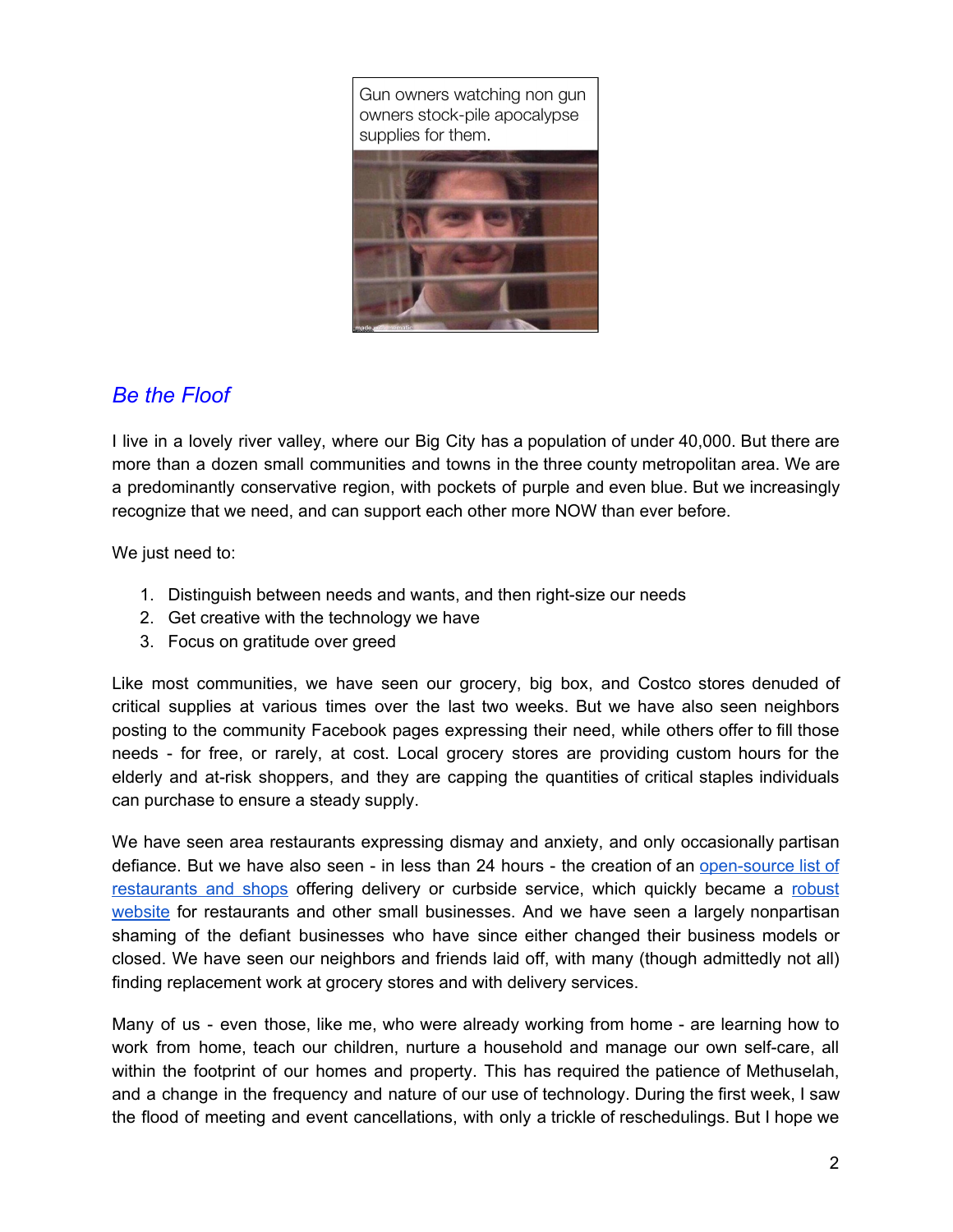will see more of the latter. I am a fan of using [Doodle](https://doodle.com/en/) to find the optimum meeting time, and I've set up my [Calendly](https://calendly.com/) so that constituents in my region can easily calendar time for a call or a virtual meeting with me. My work still largely functions during the traditional 8am - 5pm work day. But I am also offering some earlier and later meeting times because as a working/homeschooling/single parent, I recognize that some non-traditional availability will simply make the most sense for myself and for others.

Technology is helping to alleviate critical pressure points in other ways as well. In [Italy](https://www.reddit.com/r/Coronavirus/comments/fjcz60/an_italian_hospital_ran_out_of_icu_valves_a_local/), a company bought a 3D printer to make respirator valves for a local hospital. In [Syracuse](https://www.syracuse.com/coronavirus/2020/03/cny-couple-using-3d-printers-makes-100s-of-face-shields-for-coronavirus-testing-clinic.html?fbclid=IwAR2Ju1BEj60kXZ-ECeAa0ss8QtzA3CwfrsDdS-cgyiPt7XplImYSGHyvN1o), a couple is 3D printing face shields for their local hospital. [Gamers](https://www.gamesradar.com/uk/nvidias-calling-on-gaming-pc-owners-to-put-their-systems-to-work-fighting-covid-19/?fbclid=IwAR38LBMwpXrQJZ0Hk1H30Bs2gQaToPRpg3lzUjFLWSNUzdkEGw2NooRy1jc) are deploying their gaming PCs as networked supercomputers to aid research into a "new wave of [projects](https://foldingathome.org/2020/03/10/covid19-update/) "simulating potentially druggable protein targets from SARS-CoV-2 (the virus that causes COVID-19) and the related SARS-CoV virus (for which more structural data is available)"." And while the gamers help problem solve, states like [Michigan](https://www.mlive.com/public-interest/2020/03/michigan-releases-interactive-map-locating-free-meals-for-children-during-coronavirus-school-closures.html) are using interactive maps to help children who usually receive free and reduced lunch access meals. Even Alcoholics [Anonymous](http://aa-intergroup.org/directory.php) has provided virtual meeting options.

Tech is also there to aid in stress management. When it all just gets overwhelming and one desperately needs some cuteness and/or beauty, you can find inspiration in the [Cyprus](https://www.usatoday.com/videos/news/have-you-seen/2020/03/20/man-uses-drone-walk-dog-during-coronavirus-lockdown/2882768001/) man who is using a drone to walk his Pomeranian. Zoos and aquariums are live [streaming](https://www.cbsnews.com/news/coronavirus-zoos-aquariums-live-stream-animals-isolation-quarantine/?ftag=CNM-00-10aag7e) [adorableness](https://www.cbsnews.com/news/coronavirus-zoos-aquariums-live-stream-animals-isolation-quarantine/?ftag=CNM-00-10aag7e), and concerts are being live-streamed on YouTube, Facebook, and Instagram. While other platforms, like [Patreon,](https://www.patreon.com/) are helping artists develop and maintain membership networks that support their creative work. And of course, we are using the technology to connect with our loved ones more frequently.

This crisis is revealing just how quickly and sincerely we can be the floof for each other. We are developing and nurturing the best iterations of what we can be as a society. It just requires helping where and how we can, including acknowledging and accepting when the bravest thing we can do is to sit at home in our jammies, reading a book or binge watching a series. Each helping act, each minute we stay at home, weaves a thread in the safety floof - a communal web of protection - we need to not just protect us from the coronavirus wolves, but emerge stronger and more resilient on the other side.

### *Be the Mender*

We are rapidly creating a web - or woolen floof - of community resilience and mutual care that will not only help us manage the current crisis. They will also help us heal and mend and better prepare for the next time. Even if there isn't a "next time" with respect to Corvid-19, there could be another comparable shock, given the size of the human family and the interconnectedness of our societies.

So what shall we do to prepare, even as we are actively working to mend our families, neighborhoods, communities, states, and nations today?

I think we must continue to build and nurture community and note the ways that our community building strategies will need to adapt both over time, and on a dime. Nihilistic go-it-alone strategies may appear to work in the short term - as one hoards critical supplies - but the self-destructive nature of nihilism always becomes a self-fulfilling prophecy. This can be avoided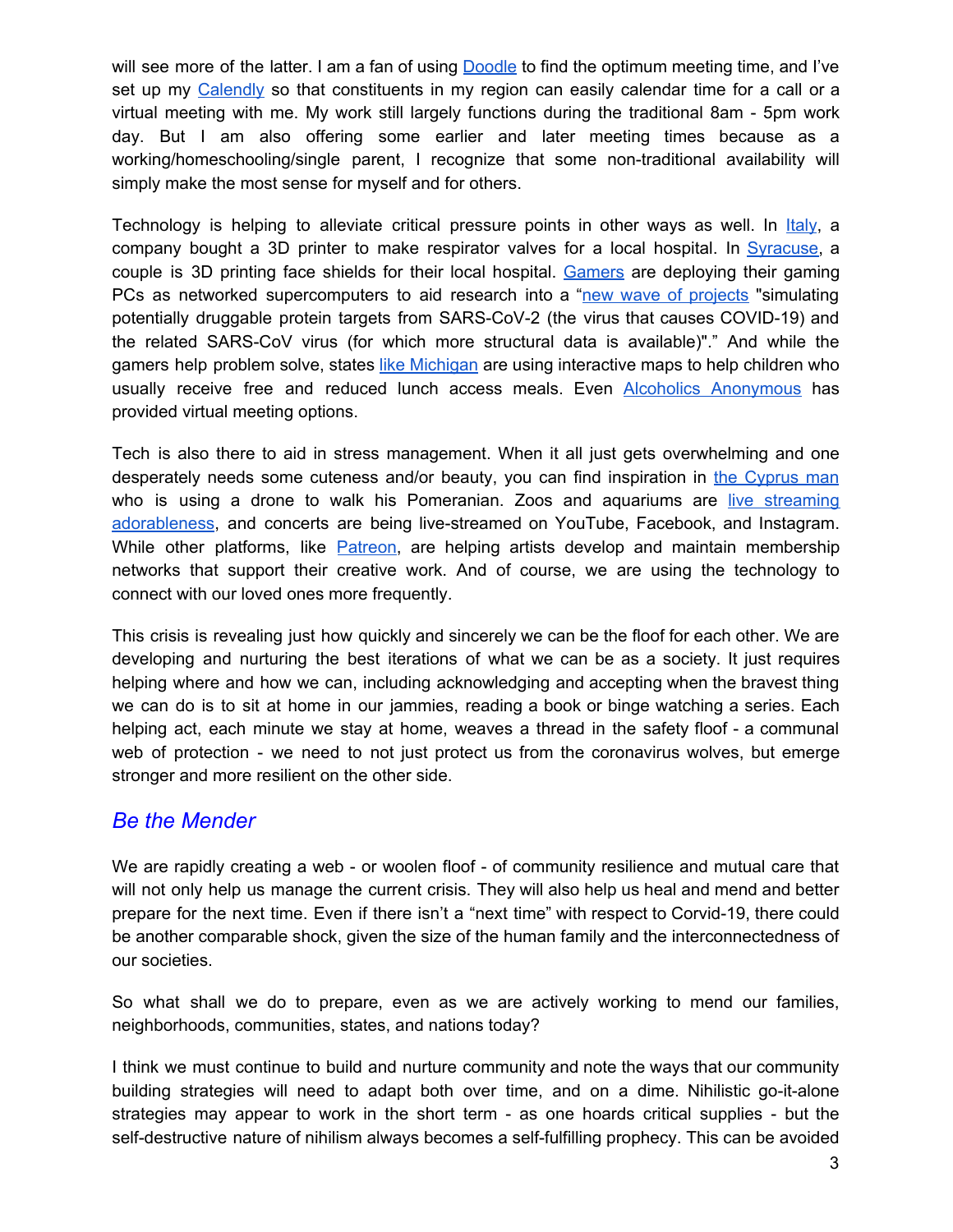by becoming part of the community building during these times. Case in point: a local buffet restaurant with a very partisan owner proudly and publicly declared its intent to stay open in defiance of our Democratic governor. Within less than a day, the restaurant had to take down its Facebook pages and ended up closing its doors because the community - including many who are otherwise politically sympathetic to the owner - demanded it. In the end, the restaurant not only shuttered for the time being; it worked with a local community organization to repurpose its inventory of perishable foods into meal kits for the food insecure members of our community. Like the anonymous caretaker in the Margaret Mead meme, we can be the tourniquet and splint for the brokenness in our society, as an act of acute compassion in the moment and committed civilization at our core. Mad Max need not emerge today.

A recent Scott Berinato article in the Harvard [Business](https://hbr.org/2020/03/that-discomfort-youre-feeling-is-grief) Review helped name the phenomenon of Covid denialism and defiance, coupled with the creative resilience and basic compassion that have also stood out. It is grief. It helps me to understand that we are all in collective, multi-staged grief.

*We feel the world has changed, and it has. We know this is temporary, but it doesn't feel that way, and we realize things will be different. Just as going to the airport is forever different from how it was before 9/11, things will change and this is the point at which they changed. The loss of normalcy; the fear of economic toll; the loss of connection. This is hitting us and we're grieving. Collectively. We are not used to this kind of collective grief in the air. … we're also feeling anticipatory grief. Anticipatory grief is that feeling we get about what the future holds when we're uncertain.*

There *will* be a new normal after this. And it somehow feels like the normal that will become will be more delible and scarring on our collective memory than even the Spanish Flu or the two World Wars were. After all, in those three cases, we seemed to learn the wrong lessons because the mistakes that helped create those crises were repeated again and again for other, smaller scale ones. This time, we have increased global literacy and immediate global communication tools that are helping erase the barriers of witness and testimony, as well as response and adaptation. We are really and truly in this crisis together, which means we see each other responding to it in various stages of grief, at the same time.

*Understanding the stages of grief is a start. But whenever I talk about the stages of grief, I have to remind people that the stages aren't linear and may not happen in this order. It's not a map but it provides some scaffolding for this unknown world. There's denial, which we say a lot of early on:* This virus won't affect us. *There's anger:* You're making me stay home and taking away my activities. *There's bargaining:* Okay, if I social distance for two weeks everything will be better, right? *There's sadness:* I don't know when this will end. *And finally there's acceptance.* This is happening; I have to figure out how to proceed. (Scott Berinato, "That discomfort you're feeling is grief")

We proceed by staying in the moment, focused on what is the next best thing we can do for ourselves and for others. We proceed by acknowledging that the grief response will look and feel different for all of us. Some will appear to zoom to acceptance at lightning speed, when in fact, they may be wearing acceptance and preparedness like a bargaining Cloak of Invisibility. Some may appear to be callous and calculating in their apparent acceptance of a Randian-Darwinian math that counts on generational sacrifice for "the greater good." But even